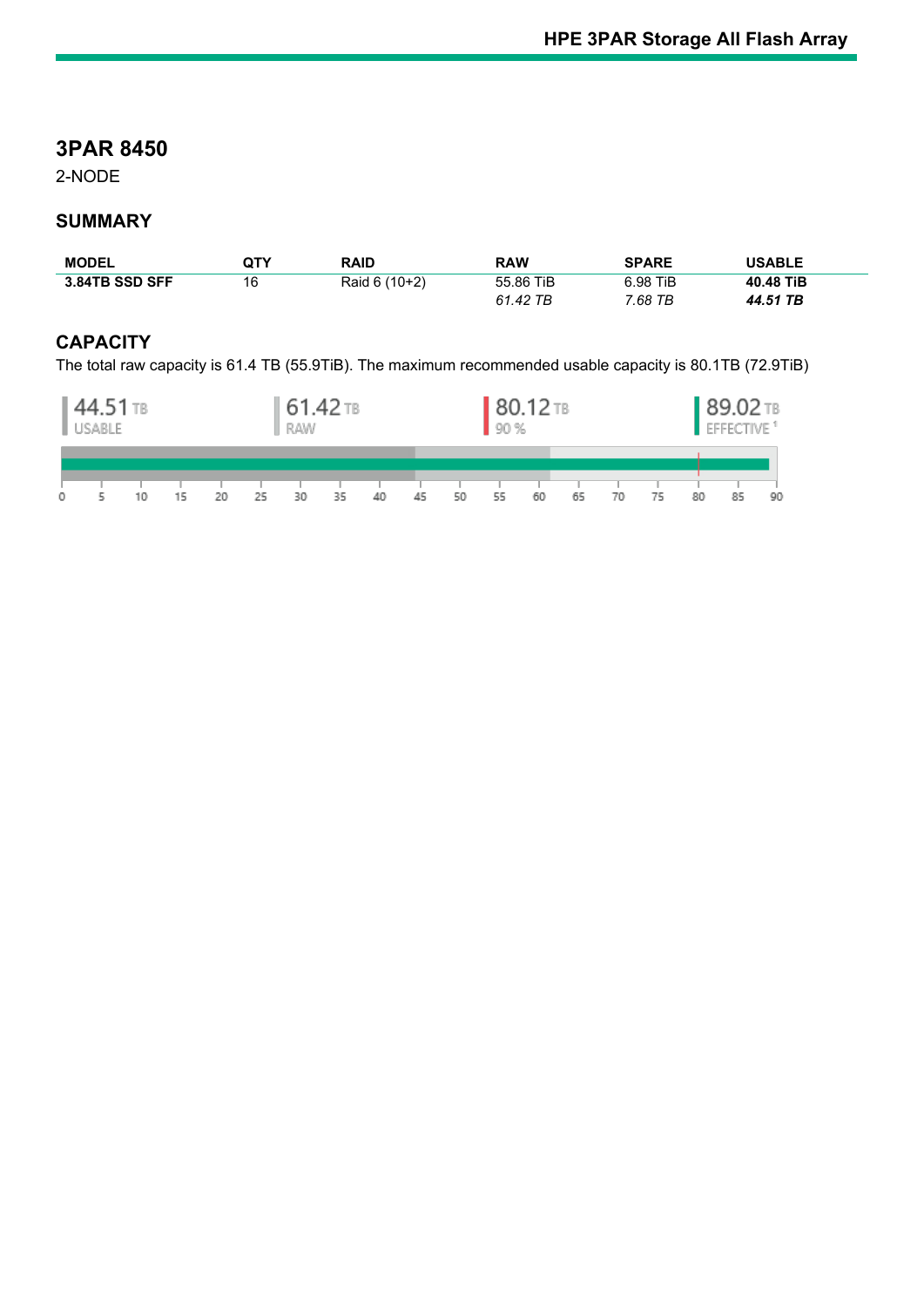| Weight            | 26.7 kg    |            |  |  |  |  |  |  |  |  |  |  |  |  |             |
|-------------------|------------|------------|--|--|--|--|--|--|--|--|--|--|--|--|-------------|
| <b>Rack Units</b> |            |            |  |  |  |  |  |  |  |  |  |  |  |  |             |
| Cooling           | 1600 BTU/h |            |  |  |  |  |  |  |  |  |  |  |  |  |             |
| <b>Power</b>      | 469 Watts  | <b>BOX</b> |  |  |  |  |  |  |  |  |  |  |  |  | <b>DEST</b> |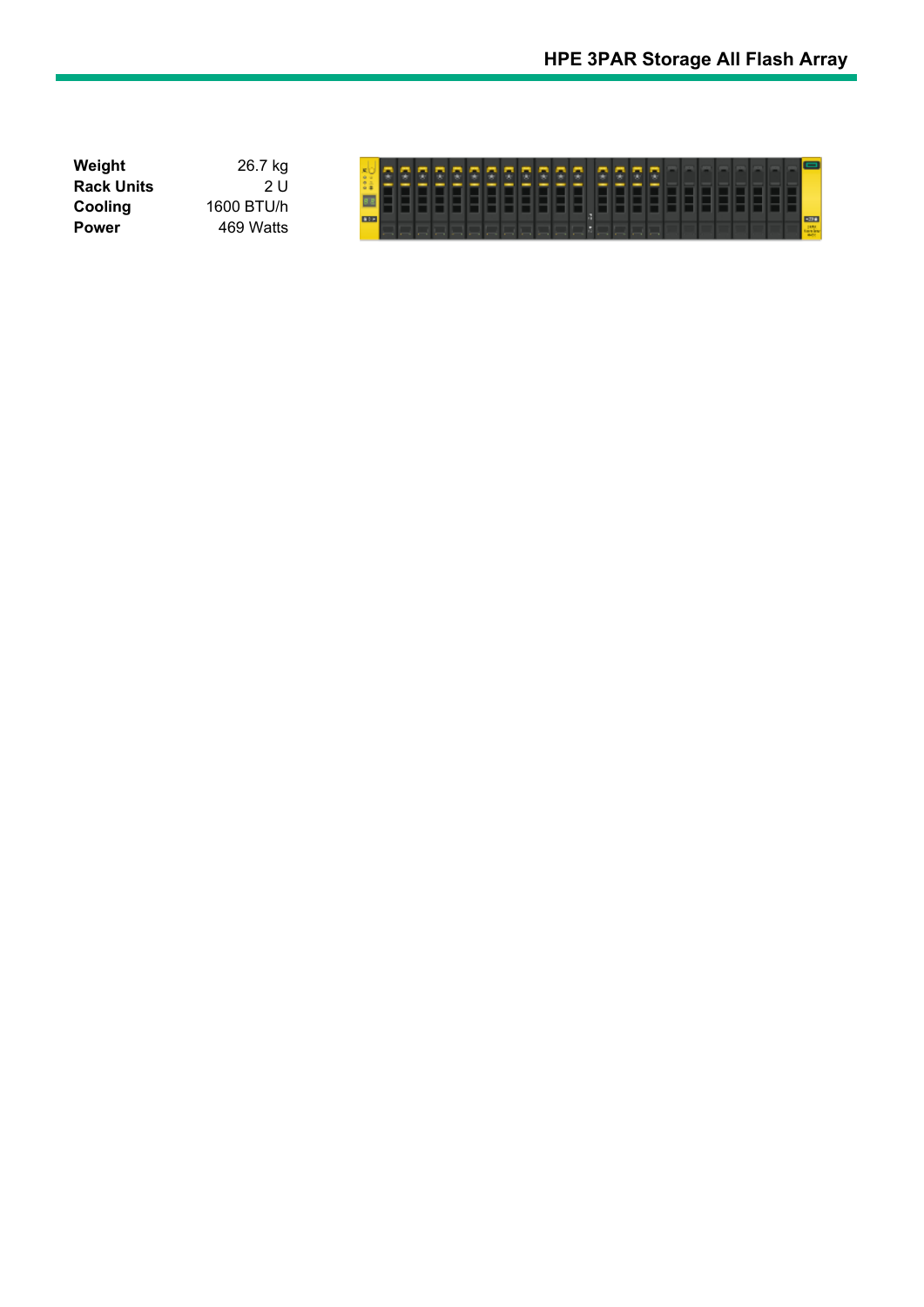### **DATA REDUCTION**

We are able to deliver high levels of data reduction on a minimal amount of physical capacity with Adaptive Compression, Pattern Matching and incoming inline Deduplication technologies.

The sizing has been provided using a reduction ratio of **2.0** for the entire working set.

#### **PERFORMANCE**

Determining the needs of a business application can be a daunting process. Different applications (and even different deployments of the same application) can vary significantly in terms of the demands they place on their underlying hardware. The below performance figures are provided for information purposes.

Use the HPE Infosight platform to characterize real-world application needs at very fine granularity.

**3PAR 8450** performance overview.



<sup>©</sup> Copyright 2018 Hewlett Packard Enterprise Development LP. The information contained herein is subject to change without notice. The only warranties for Hewlett Packard Enterprise products and services are set forth in the express warranty statements accompanying such products and services. Nothing herein should be construed as constituting an additional warranty. Hewlett Packard Enterprise shall not be liable for technical or editorial errors or omissions contained herein.

This document contains confidential and/or legally privileged information. It is intended for Hewlett Packard Enterprise and Channel Partner Internal Use only. If you are not an intended recipient as identified on the front cover of this document, you are strictly prohibited from reviewing, redistributing, disseminating, or in any other way using or relying on the contents of this document.